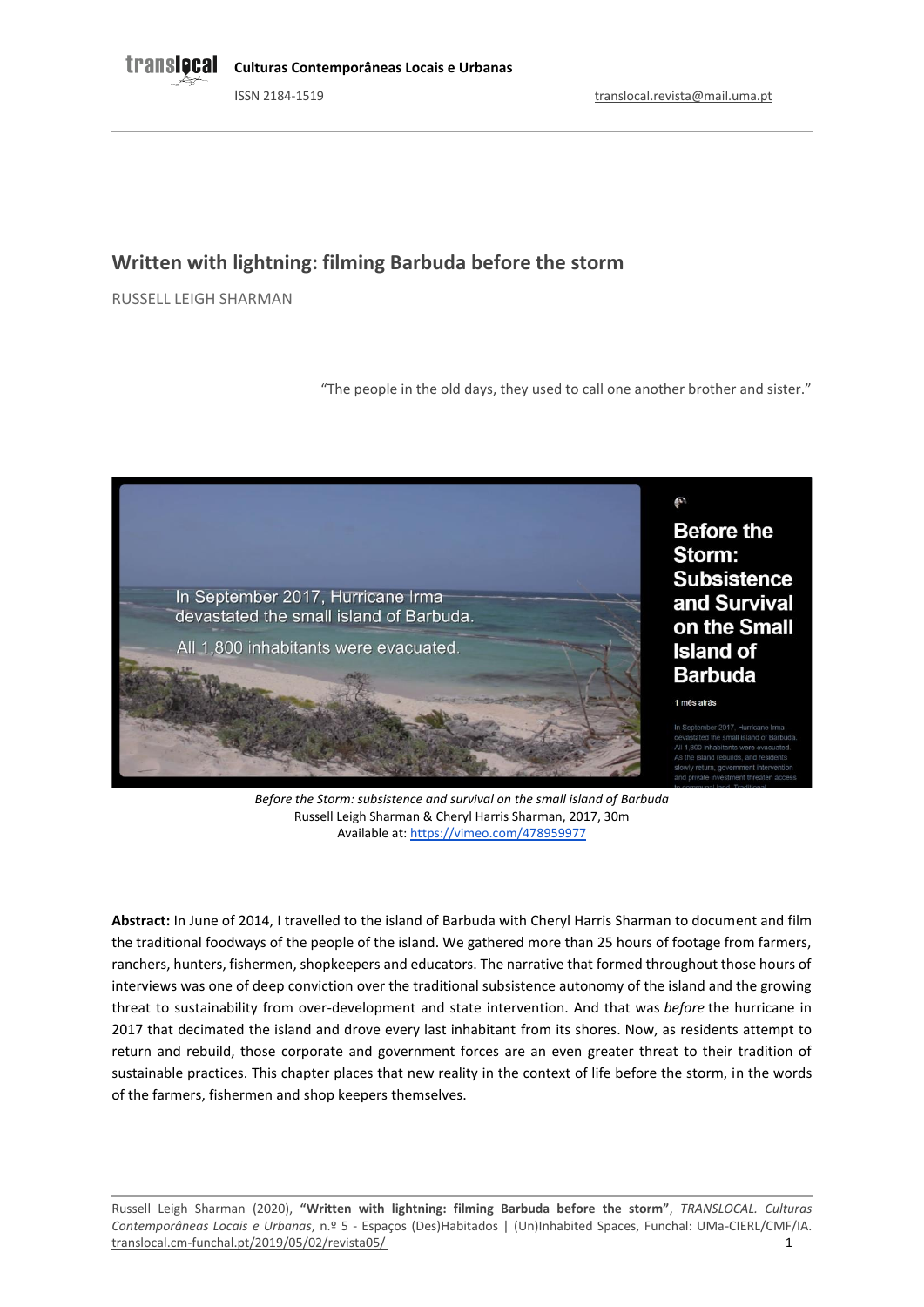## *"The people in the old days, they used to call one another brother and sister."*

Papa Joe sits on a rock just outside the wire fence that encloses his small yard and concrete block house. Tufts of white hair cling to his head and chin, his hands large and calloused and wrinkled with age. His eyes are a bit cloudy, but still sharply focused. His granddaughter sits a few feet away, playing in the dust at his feet with the few baby chicks that scurry past. A few feet further still, a camera on a tripod. Papa Joe does his best to keep his gaze fixed on the woman asking questions, not the camera.

*"But they're not really brother and sister from the same mother and father," he continues. "But they unite toward one another, so they say, they use the words brother and sister. And it was nice. Because what you have you share with me, and what I have I share with you."*

It's 2014, and my wife, Cheryl Harris Sharman, and I have recently landed on the small island of Barbuda to document as much of the traditional foodways of the inhabitants as we can in a few short weeks. After a choppy open-ocean crossing on a crowded pontoon boat, the only regular access to the island by sea, we're anxious to steady our sea legs and set to work. And as anthropologists and filmmakers, we know the quickest route to the thick description we're looking for is through a respected gatekeeper, a nexus in the local network of shared information. It helps if they've been around a while, lived a little. And in 2014, well into his 80s, Papa Joe had lived quite a bit.

He'd seen the island teeming with livestock, the soil tilled by nearly every inhabitant, and fishermen providing fresh fish and lobster from the calm waters of Codrington Lagoon and the open ocean beyond. The Barbuda of his youth, and much of his adulthood, was an island community of subsistence farmers, fishermen and hunters. An island largely cut off from the rest of the Caribbean archipelago, but content to be so, providing for their own needs, and in some cases – such as peanuts and poultry – exporting their surplus to neighboring islands.

He'd also seen Barbuda pass into independence from Great Britain in 1981, along with sister island Antigua. He'd seen the island struggle in the shadow of that larger sister, the seat of power and post-colonial political and economic development. He'd seen the slow, inexorable slide away from subsistence foodways toward commodity capitalism until the only exports of value were sand and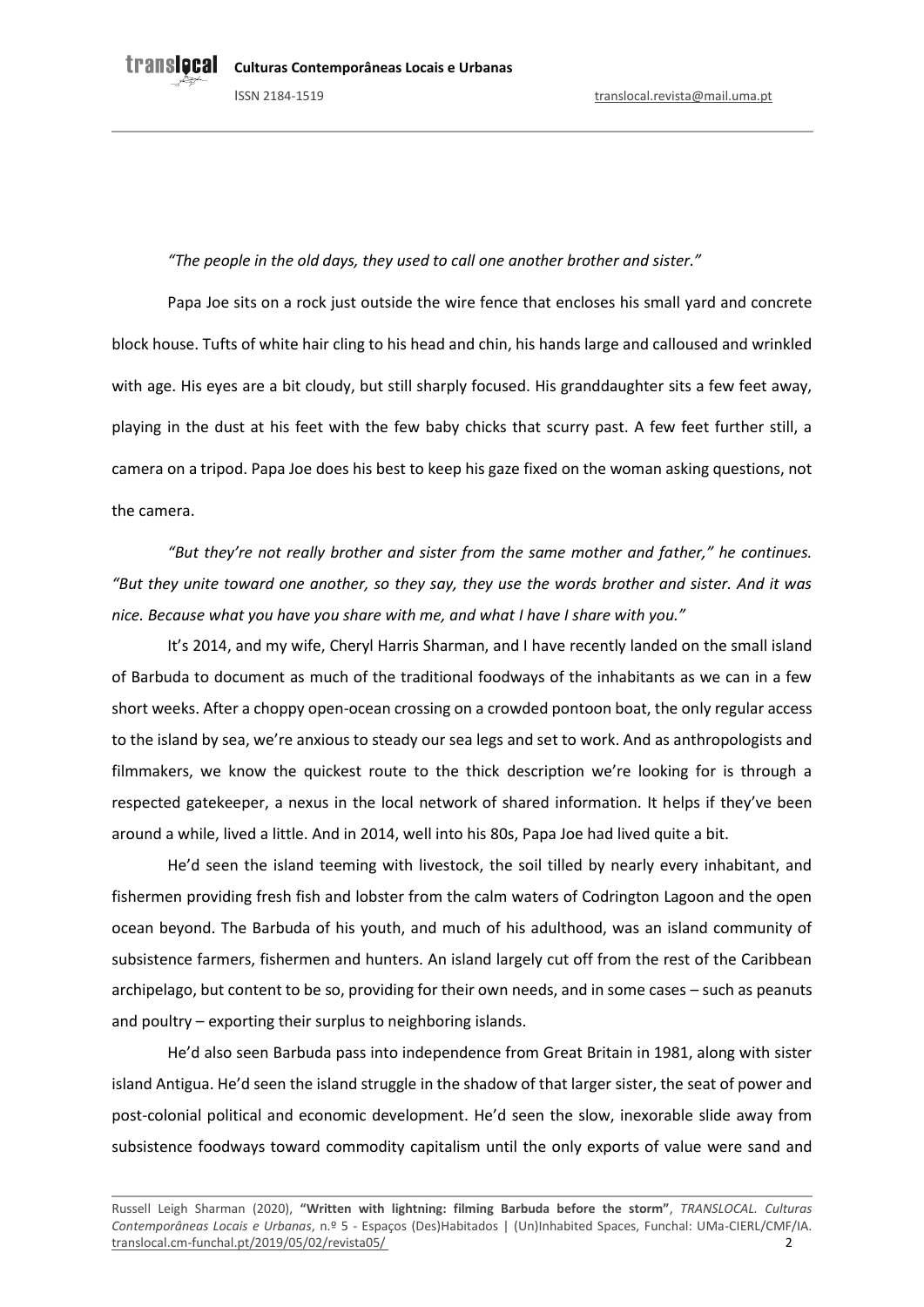human labor, two of Barbuda's most precious, non-renewable resources. And he'd seen the passage of the Barbuda Land Act of 2007, a law that codified the tradition of communal land ownership for Barbudans, and, at least on paper, protected their right to control economic development on the island.

But like many of the older residents of Barbuda, Papa Joe had mixed feelings about independence, and misgivings about the enforceability of that 2007 legislation. Indeed, he made no attempt to hide a somewhat wistful longing for the benevolence of Empire after years of perceived neglect and exploitation from home rule government.

*"Now since the independence come now, it's worse,"* he says from his perch on that dusty road outside his home. His countenance shifts. The twinkle that was in his eye as he remembered days gone by dims. He stares hard at Cheryl just off camera. *"Because the people and them who in charge, who bring us independence, they promise to give them this and give them that and give the other. The whole thing is gimmick. People can tell you, 'Oh, I'll give you the world.' But they never live to see the world."*

He pauses, a slight shake of his head. *"As the saying goes, 'United, you stand, but divided you're bound to fall.*'"

Papa Joe's lament would echo through every interview we filmed over the next few weeks. We would hear it in the pleas from working farmers and fishermen for more government investment and broader support for home-grown food security among their neighbours. We would hear it in the conflicted loyalties of local shopkeepers, witnessing first-hand that shift from subsistence practices to commodity capitalism, even as they profited from it themselves. And we would hear it in the convictions of educators, committed to raising a new generation of farmers and fishermen, a new generation of Barbudans who would call one another "brother" and "sister."

Two years later, almost to the day, Papa Joe would pass away.

And a year after that, in September 2017, hurricane Irma would devastate the island, wiping away all those farms and fisheries, all those shops and schools. 95% of the built environment was destroyed. All 1,800 inhabitants evacuated to Antigua.

For the first time in perhaps thousands of years, Barbuda was a deserted island, empty of all human life.

But not for long. Within days, before government officials allowed a single Barbudan to return and survey the damage, a construction crew was on the island and clearing ground for a new international airport, a development pushed through Parliament without the consent of Barbudans in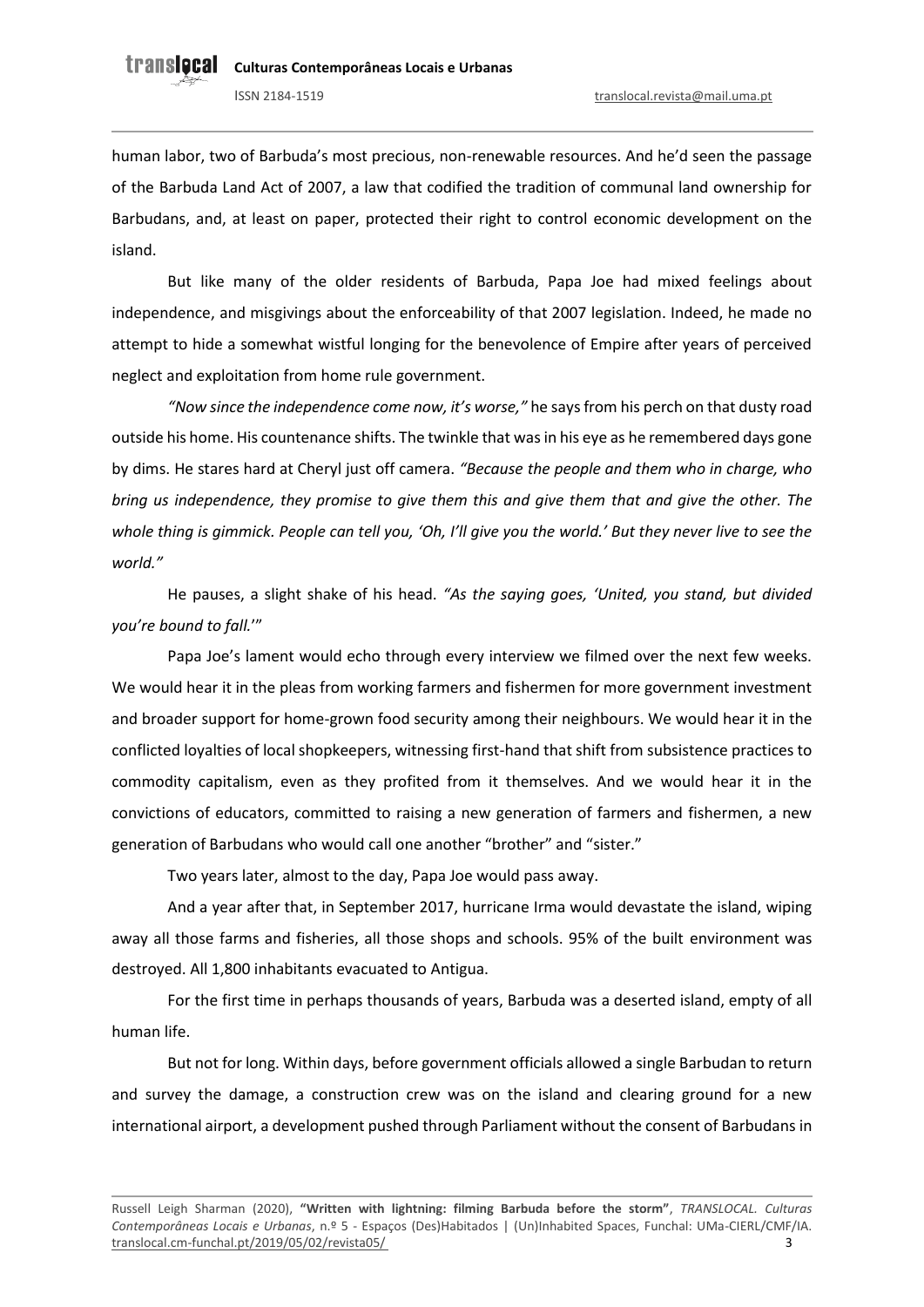direct contradiction of the Barduda Land Act of 2007. Six months later, Prime Minister Gaston Browne introduced legislation to repeal the Land Act itself.

In the weeks and months that followed the storm, Barbudans would begin to make their way back, hoping to salvage what they could, rebuild, start over. But with the likely repeal of the Land Act, the inevitable privatization of land, and the opportunistic, large-scale development projects imposed from outside by multinational corporations and the Antigua-based government, the hopes of farmers, fishermen, shopkeepers and educators for a return to sustainable food security and self-sufficiency seemed to be slipping away. One only had to look to the massive earth movers plowing through virgin forest land to make way for direct flights from the US and Europe to visit resorts yet to be built to see it.

I was still sorting through 25 hours of footage when Irma hit Barbuda in 2017. Cheryl and I had edited a short documentary, **Sustainable Barbuda**, about an aquaponics project started by anthropologist Sophia Perdikaris and John Mussington, a biologist and the local high school principal. But there was still a trove of interviews to cull, edit and make available. The goal was to put together a larger documentary about the traditional foodways of Barbudans, as well as several stand-alone interviews of local farmers, fishermen and hunters for research and archival purposes. Watching the reports of the devastation of the small island roll in, I knew whatever we had captured for those few weeks, just a few years before the storm, had suddenly become that much more important. The voices of Barbudans lamenting the loss of tradition and self-sufficiency and working toward a return to both were now re-contextualized. Irma had literally wiped the slate clean, but a larger political and economic storm was brewing in its wake. If there was any hope of weathering that second, larger storm, it would be in listening to the voices of those who had weathered the first, the shopkeepers, farmers and fishermen, the educators and old-timers.

Old timers like Papa Joe who, back in 2014, summed up his feelings on the changes wrought on his island over his lifetime, then looked at Cheryl and I and said simply, *"You all wouldn't know. But I know. I grew up here".*

# **From Subsistence to Dependence**

*"I was born in Barbuda. And my parents, growing up, they ate everything they produced"*. Miss Fancy sits in a back corner of her shop on an overturned milk crate, framed by the half empty shelves. A Winnie the Pooh beach hat perches on her head, clashing nicely with her nickname. No one uses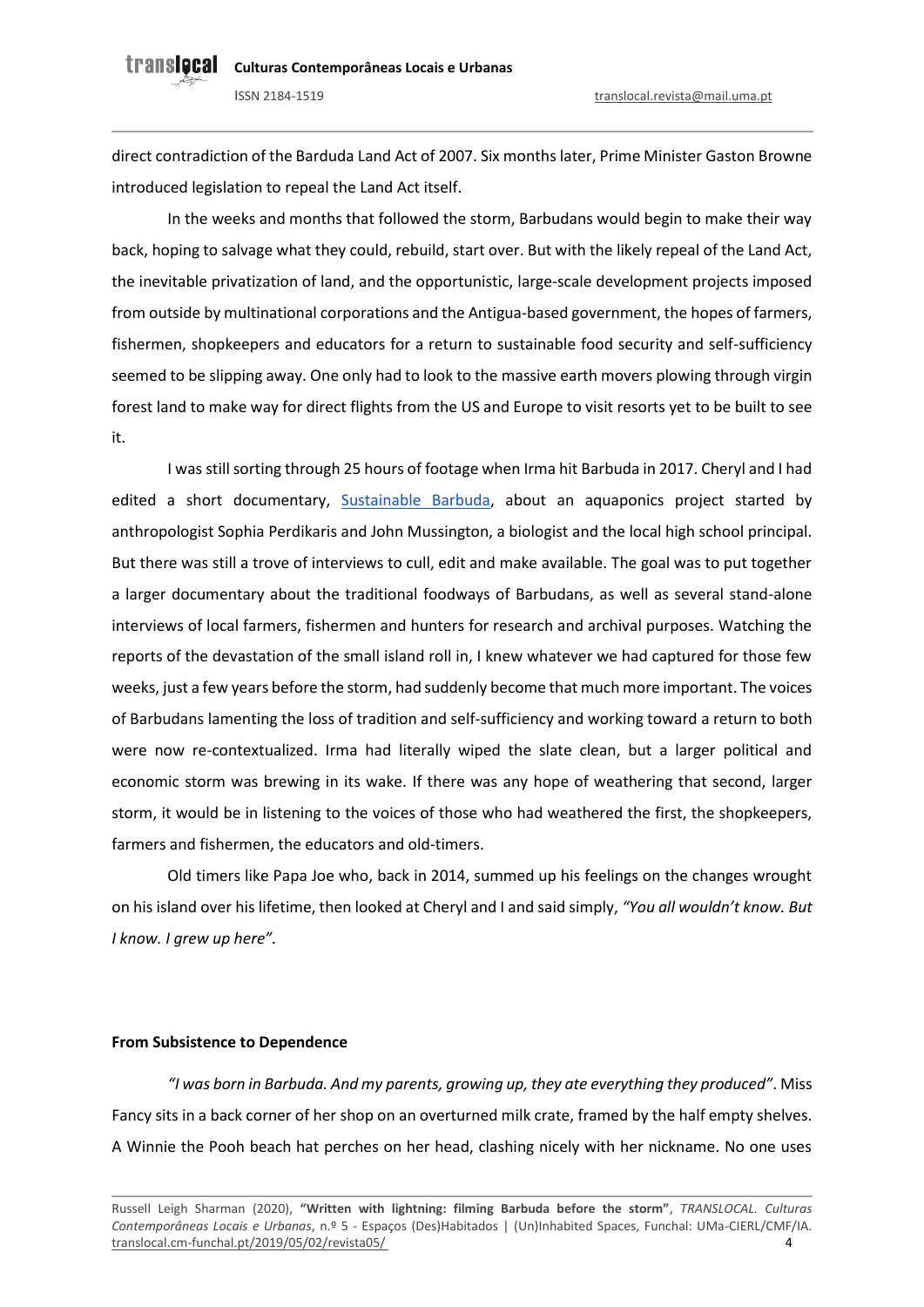her given name, Fancilla Frances. She's always been Miss Fancy. *"We ate healthy, growing up we ate healthy,"* she continues. *"Because everything our parents grew here, that was food for us. And our meat came from the lagoon, which was fish, daily fish, that was it, from the lagoon. Daily. I never ate frozen fish, I never ate refrigerated fish. Every day it came from the lagoon"*.

Miss Fancy's shop sits just a few hundred yards from the airport. Not the controversial, still under-construction international airport, but the small landing strip for the semi-regular, single-prop plane service from Antigua. Hers is one of a handful of shops on the island that sell foodstuffs imported from off island. Canned goods, frozen fish and chicken, some produce, and plenty of processed snack food and sweets. When we first arrived, we were told Miss Fancy was an important local contact, a prominent business woman and stalwart Barbudan. But at the time, she was visiting a daughter in North Carolina. Miss Fancy, like so many others, has seen more than one close family member leave the island in search of higher wages and a better future. Now many of them are bound up in transnational kin networks, spread thin across the Caribbean, into the United States, and all the way to England.

Waiting for her to return, we spent some time on the dock, watching the daily ferry from Antigua – the same one we arrived on days earlier – and filming the arrival and unloading of the weekly cargo boat. The vessel was not much bigger than the small ferry, though it was heavy laden with boxes of inventory for the local shops, as well as building materials, appliances, bottled water, and dozens of propane canisters. This, apparently, was a new boat. A few weeks before we arrived, one of those propane canisters exploded on board the old cargo vessel, scuttling the boat and injuring many of the crew. Talk on the island was that the captain had been killed by sharks patrolling the wreckage. A grizzly story and evidence of the tenuous connection Barbuda maintains with her sister island and the rest of the Caribbean. Tenuous, but critical. With the cargo deliveries temporarily interrupted, supplies throughout the island grew worryingly low.

Days later, we're sitting in Miss Fancy's shop after her return from the U.S., listening as she describes the quotidian struggle of any small business owner simply trying to keep goods on the shelves. It's late in the week, and supplies are running low. The weekly shipment is due in that afternoon.

*"They load up in Antigua and they leave about 12, 1 o'clock"*, she explains. *"They should get here about 3:30, 4. But if they're late, it depends, throws them off a bit. The boat gets here, I go down. I have two trucks, because they offload the trucks, come up offload, return. And it's a long, drawn-out process"*. She shifts a bit, hands on her knees. She seems tired just thinking about it. *"Say the boat gets in at 5, I don't get to leave down there till about, maybe, sometimes 10 o'clock at night. And that*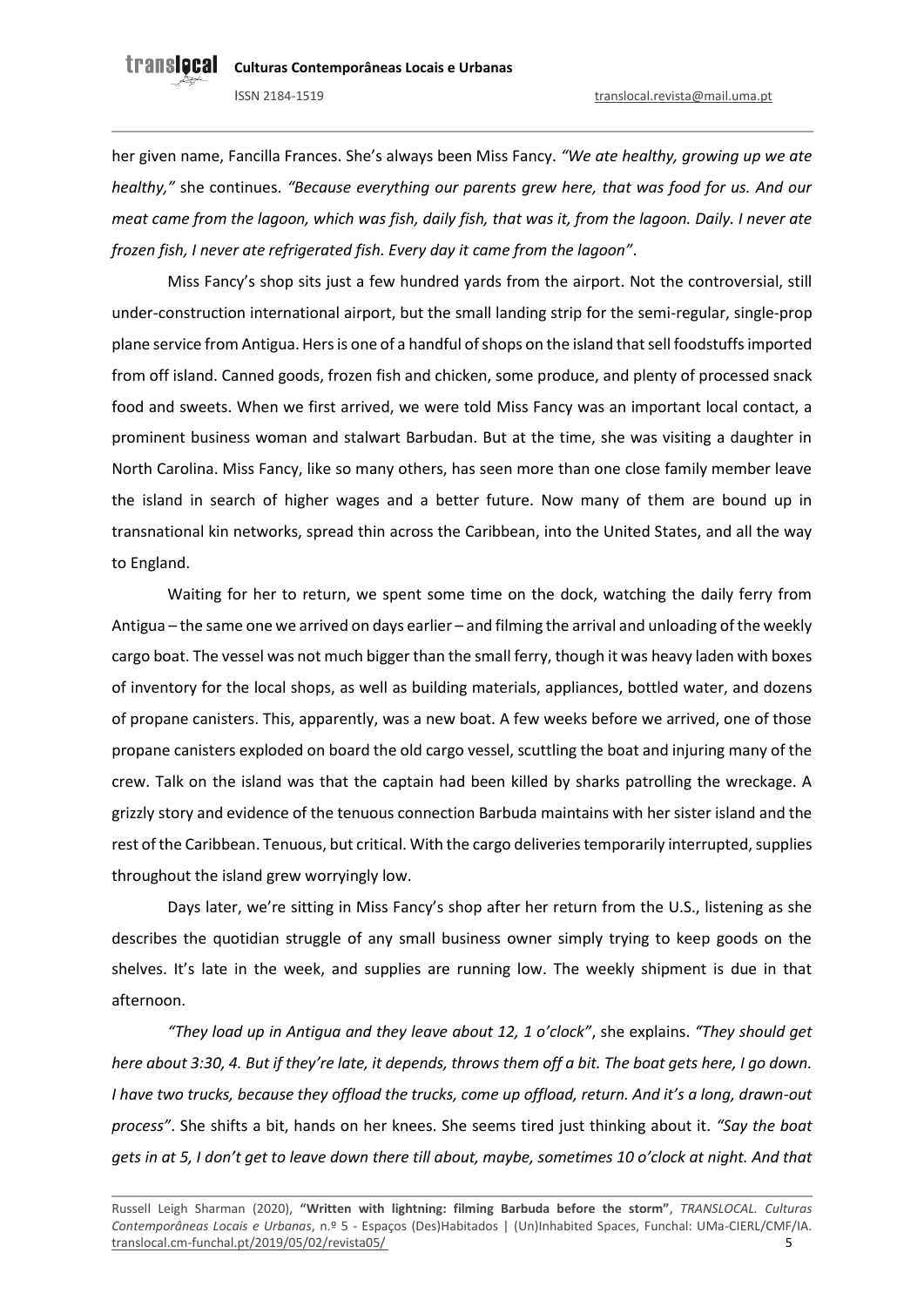is, that is really tiresome... We offload the stuff from the boat down there, load it onto the truck, and *truck it here to my store, offload it, get it into my store. That's one part of it. Then, tomorrow starts the process of gettin' rid of that stuff"*.

That "stuff" includes a lot of staple goods, such as rice, flour, sugar, pasta and other processed foods. But it also includes fresh produce, meat and poultry, most of which is also imported from off island despite the fact that such things are produced locally by a handful of farmers. Miss Fancy explains that part of the problem is volume, that local farmers just can't match demand. At least not yet. But part of the problem is also the changing tastes of her customers. *"When I started out, with cold storage, I started out selling mainly [local] chicken, but then the taste came in for, like, American foods, like turkey and oxtail, and different stuff like that. [But] when I first started, we would sell the local chicken. Then the taste came in for the frozen chicken and we sort of phased out the local chicken"*.

Miss Fancy attributes some of these changes to those transnational kin networks extending far beyond the island. As more and more Barbudans leave the island to find work elsewhere, those who stay behind benefit from an increased flow of capital in the form of remittances. With more cash to spend in the local shops, there is less incentive to invest in the more traditional, labor-intensive subsistence practices. As she explains, *"Most of our parents and older siblings, they migrated out. They worked and sent home money for us, so we didn't need to work as hard, you know. So we were able to buy other things. Mainly things that came in from outside. Imported"*.

And even though her shop depends on that shift in consumption, it worries her. *"I sell, weekly, about 52 cases of chicken"*, she says, dismayed. *"As opposed to the fishermen, you know, we're not eating as much fresh fish or fresh food anymore. Everything is imported. Most of it. Imported"*.

Miss Fancy knows there are a handful of local producers trying hard to maintain those traditional practices. As well as a government-supported farm designed to provide local produce. She does her best to support them all, selling as many locally-produced goods as she can. *"But".* she laments, *"we're still importing more of that than we are producing here. I don't know why. I really don't know why"*.

A few blocks away, Ned Luke thinks he has an answer. He sits behind the counter of his own small shop, my camera catching him from across an aisle as Cheryl listens intently to his views on the subject. *"We were never like this before, pre-Independence"*, he explains. *"We were more selfsufficient, pre-1981"*.

Ned is quite a bit younger than Miss Fancy, splitting his time between the shop he inherited from his father and the local secondary school where he works as a science teacher. Like many young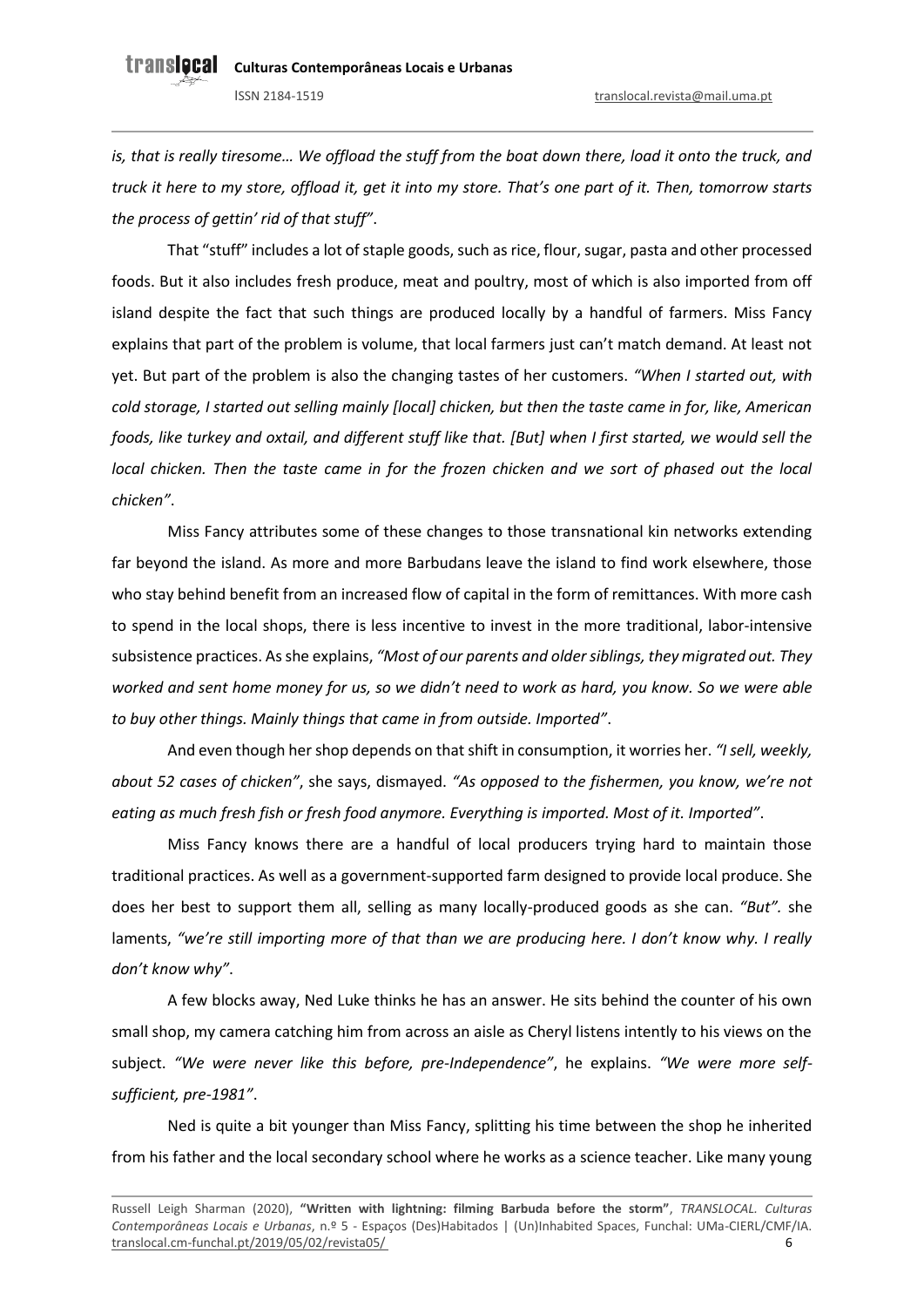Barbudans, he's spent time off island, attending university in Cuba and working for a stint at a Sandal's resort on Antigua.

According to Ned, independence from England forced Barbuda into a new but perhaps equally paternalistic relationship with the government based in Antigua. A local Barbuda Council was given an annual budget and the power to dole out government jobs as a form of political patronage. Access to easy wage labor in exchange for votes, combined with the remittances already flowing in from relatives overseas, meant even less incentive to produce food for local subsistence, much less as a self-sustaining business. *"We didn't carry on the traditions of our forefathers. We didn't. And politics made things worse. Everybody can go work for the Council and get paid, you know. 'So why am I going out?"*

Ned can remember the hard work of his father's generation that paid off in the form of fewer imports and even enough surplus to send out. *"My father used to plant cotton. My grandmother planted cotton. That building down there, they call it the ginnery, that's where we do the court, and the council meetings, that's what that building was used for. My father alone, in farming, he used to fill the cargo boats, him alone, with watermelons. You know, I mean, and they used to ship partly to Antigua, and then to St Kitts, St Barts, and St Martin, and, you know, there was, there was some trade. You know, and the farmers here in Barbuda, they used to, they applied the traditional methods. They watched the moon, they looked at the cycle in the rainy season, and they do the mulching. You know, they used the older techniques. And they produced. We had an economy here"*.

Ned nods to several wooden bins just behind me and the camera, half-filled with a few items of fresh produce. *"Look at that rack. We have bananas and plantains, says product of Dominica. The garlic probably comes from China. The onions probably come from God knows where… I would like to see everything on that rack be Barbudan. That's what we're hoping for"*.

As a teacher, Ned places a lot of that hope in the next generation. He does his best to instil a sense of pride in his students, a connection to the land and the sea and their own past as a selfsustaining community. Mr. Mussington, the school's principal and a biologist himself, is a strong ally in that endeavour. *"I know that Mr Mussington is trying to push something like that. I mean, it is on the way".* 

But still, Ned's hope is tempered by his own pessimism in light of the current political context, and like Miss Fancy, his role as a shopkeeper in feeding the consumer appetite for imported goods. *"You know, I mean, when we get down to the nitty gritty, we are teachers, we have failed this island, we have failed the community. I mean, we have failed"*. He glances to the camera, then back at Cheryl, *"I mean, sounds funny to say, right, on the camera, but it's a reality"*.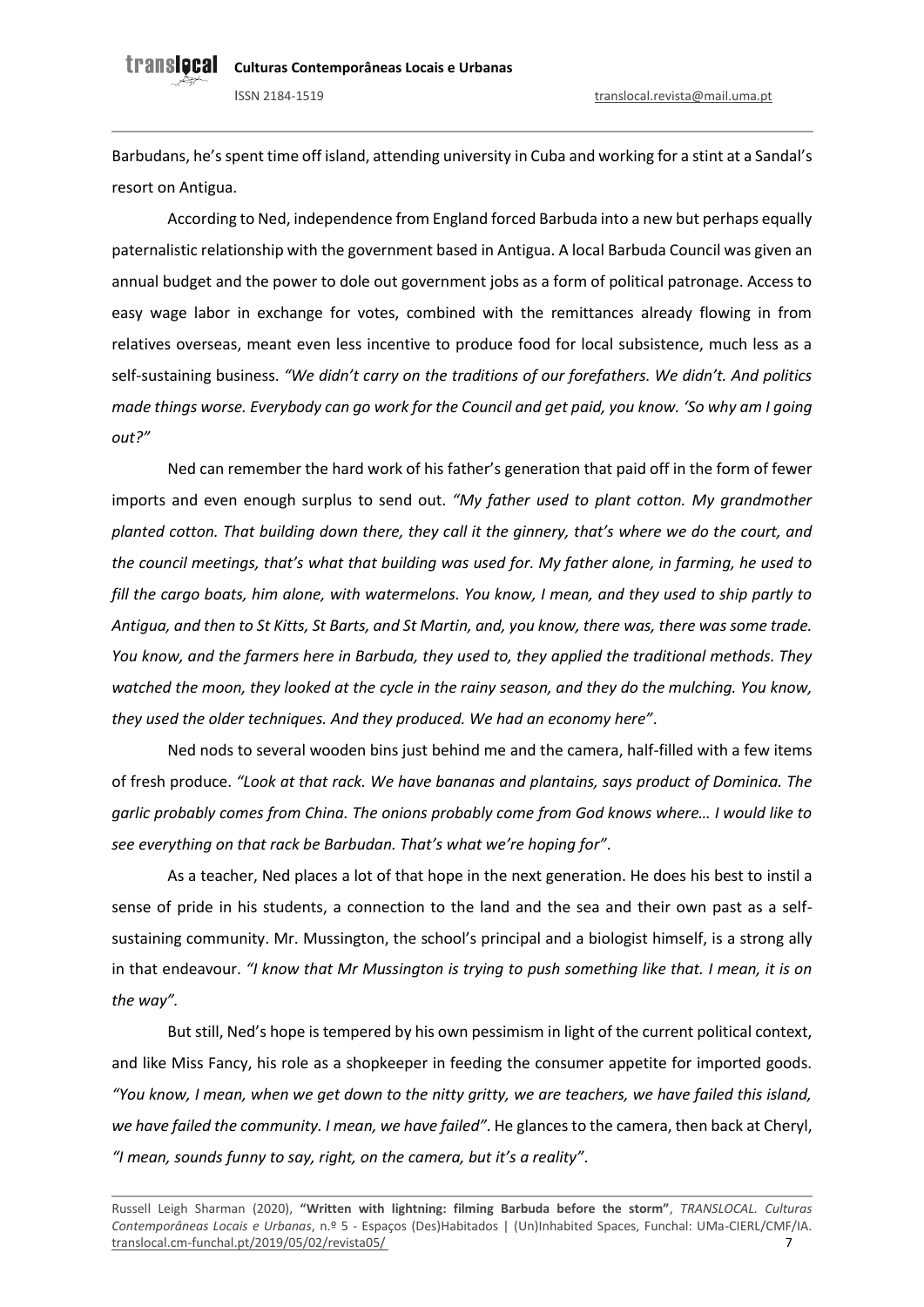## **A Return to the Land**

*"One day I in my yard..."* 

Eugene sits in a frayed and restrung lawn chair in the middle of his quiet, relatively isolated farm – his "yard" – a mile or so outside the village of Codrington. He's surrounded by a two or three acres of papaya trees, rows of young corn plants, beans and a few other vegetables and fruit trees he's lovingly planted over the years. *"I in my yard one day"*, he continues in his lilting West Indian English, *"And I looked and a little boy passed my yard. And me hear the young boy say, 'Wow, what a pretty yard.' He said he'd love to get a place just like this"*.

Eugene smiles, clearly pleased with the memory of the young boy who admired his farm. He speaks again, his voice so soft we have to lean in close to hear, and hope the microphone clipped to his faded t-shirt picks up the sound. *"You see, the young people, what they see you do, they will do… I wish more Barbudans come out and do this, so the younger ones can see, and go along"*.

We've been at Eugene's farm for the better part of the day, hoping to get him to sit still long enough for an interview. We spent the first hour or so with a group of students from the United States touring the farm and learning a bit about Eugene's traditional farming practices. No pesticides, all organic fertilizer, and age-old techniques that maximize fresh water sources on an island plagued by scarce, relatively unpredictable rainfall. Getting usable footage surrounded by chattering undergraduates proved challenging, so we stayed back after they left, spent some time with him, explained our goals for the project. He was eager to do what he could to encourage more Barbudans to turn back to farming. But as the camera started rolling, he froze, unable to speak. Not uncommon. Cameras have a way of unsettling people, especially those who've cultivated a life of quiet solitude, working the land, alone, undisturbed.

So we put in the time, passing the afternoon with Eugene, listening to his quiet patter about his life's work. By the time we started rolling again, he'd forgotten all about the camera, sitting in his favorite chair, under the shade of a slender papaya tree.

*"I learned this from my parents, and my grandparents, and the rest Barbudans, the older ones, I learned this from them"*, he tells us. *"And I hope the younger ones do the same, take on the same pattern and do the same. I love to see a lot more come and do the same like we do here."*

Eugene goes on to detail some of the techniques he uses on the farm, and their connection to the way farming has always been done on the island. His parents and grandparents were coal-makers as well, another deeply-rooted tradition on the island. Using a few sticks and a tiny hole dug with his fingers, he demonstrates the process of baking coal in massive earthen pits. But the through-line of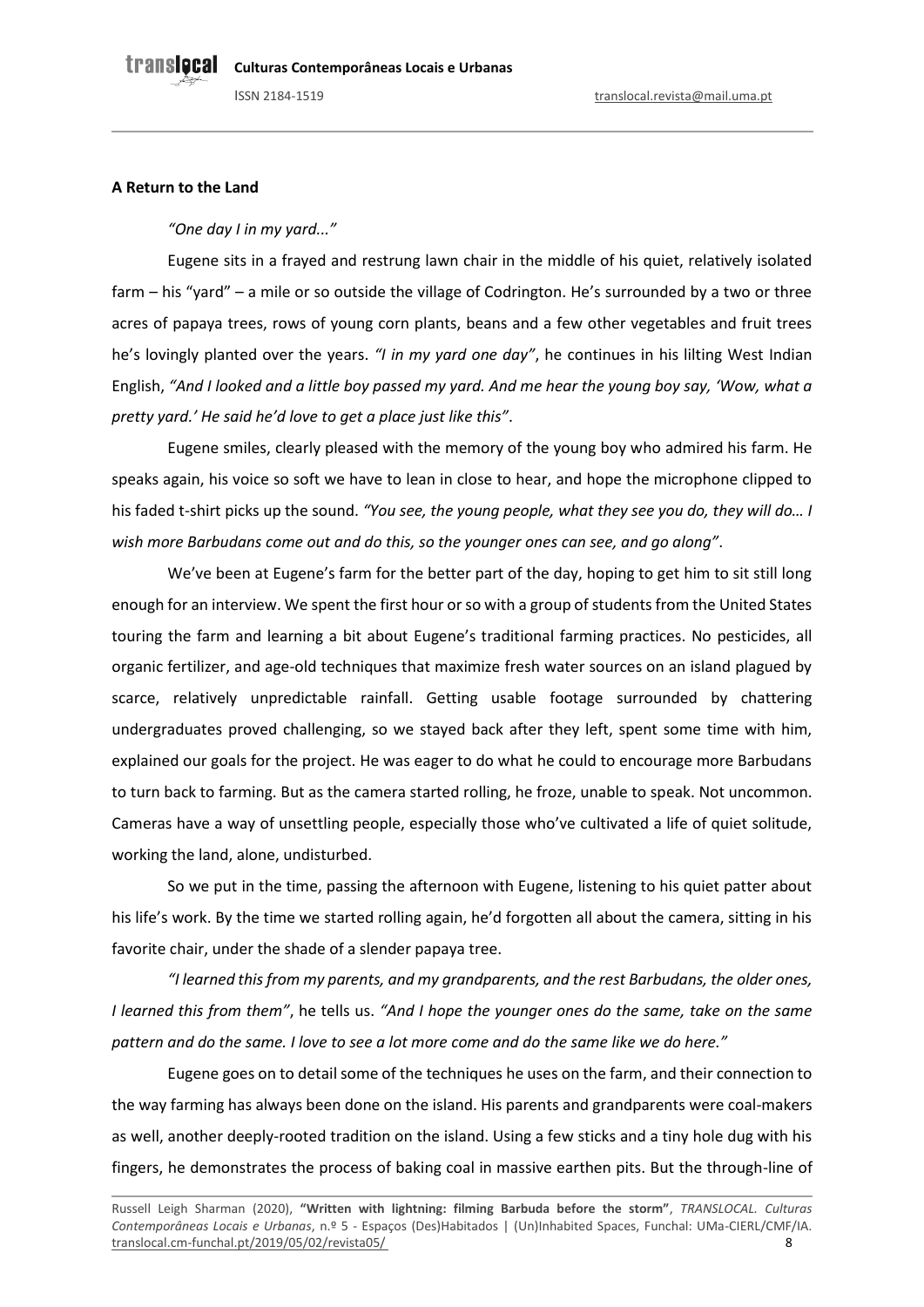Eugene's quiet monologue is his desire for Barbudans to turn back to the land. For Eugene, the land is everything, and his tone turns rapturous as he tries to put this into words: *"I love this work. I love it. When I come, especially in the evening, and the morning, the early evening or in the morning, and you start to till the soil, turn over the soil, it make you feel good. Feel good. Really good. You know. I love to do that. And you look back by what I do, say, 'Wow, looking good, looking real good.'"*

Toward the end of our time together, that rapture shifts seamlessly into a prayer, taking Cheryl and I both by surprise: *"It's a blessed land we have here. All we just need to do, work the land… Oh, Lord help me. Come on, young boys and young girls, get up and come over. Come out and farm"*.

After a long moment of silence, his eyes scanning the tilled land around him, he turns to Cheryl, speaking of those boys and girls, *"I wish they could see and learn, you know. I wish that they could see and learn"*.

Eugene is one of several Barbudans committed to maintaining the island's tradition of sustainable, subsistence agriculture. His farm, like several others in the hinterlands around Codrington, provide produce for the local shops, augmenting the imported goods from Antigua and beyond, as well as meat, poultry and eggs to individuals throughout the island. But as Miss Fancy and Ned Luke point out, their collective efforts can rarely match the demands of local consumption, even on a small island like Barbuda.

One family hoping to change that is Shiraz and Anessa Hopkins. Along with their two young children, the Hopkins family runs a large farm raising cattle, goats, pigs, chicken and Guinea fowl, along with various vegetable and fruit crops throughout the year. Both Shiraz and Anessa have dedicated themselves to learning as much as they can about agricultural science, while still holding onto traditional farming practices.

Their farm is an impressive operation, if still a bit make-shift. Several pens built from scrap lumber and sheets of tin, and an open pasture of hard-packed earth where cattle and goats roam freely. Fruit trees mingle with stands of scrub brush, all of it brittle under the bright sun. There hasn't been much rain lately. A worrisome development.

The day we meet them, we're with that same group of students, all of them eagerly peppering Shiraz with questions about his livestock. We've clipped a microphone to his t-shirt, tailing him with the camera, catching what we can as we walk and talk. *"I do this because of my grandfather"*, Shiraz explains. *"He had a passion for this… [But] most of his kids left for the States, Canada, England. My mom stayed back, so I was like, 'I'm not gonna let this go down the drain like that, I gotta do something to keep it alive.' And I just fell in love doing it. So that's why I'm trying to keep it going."*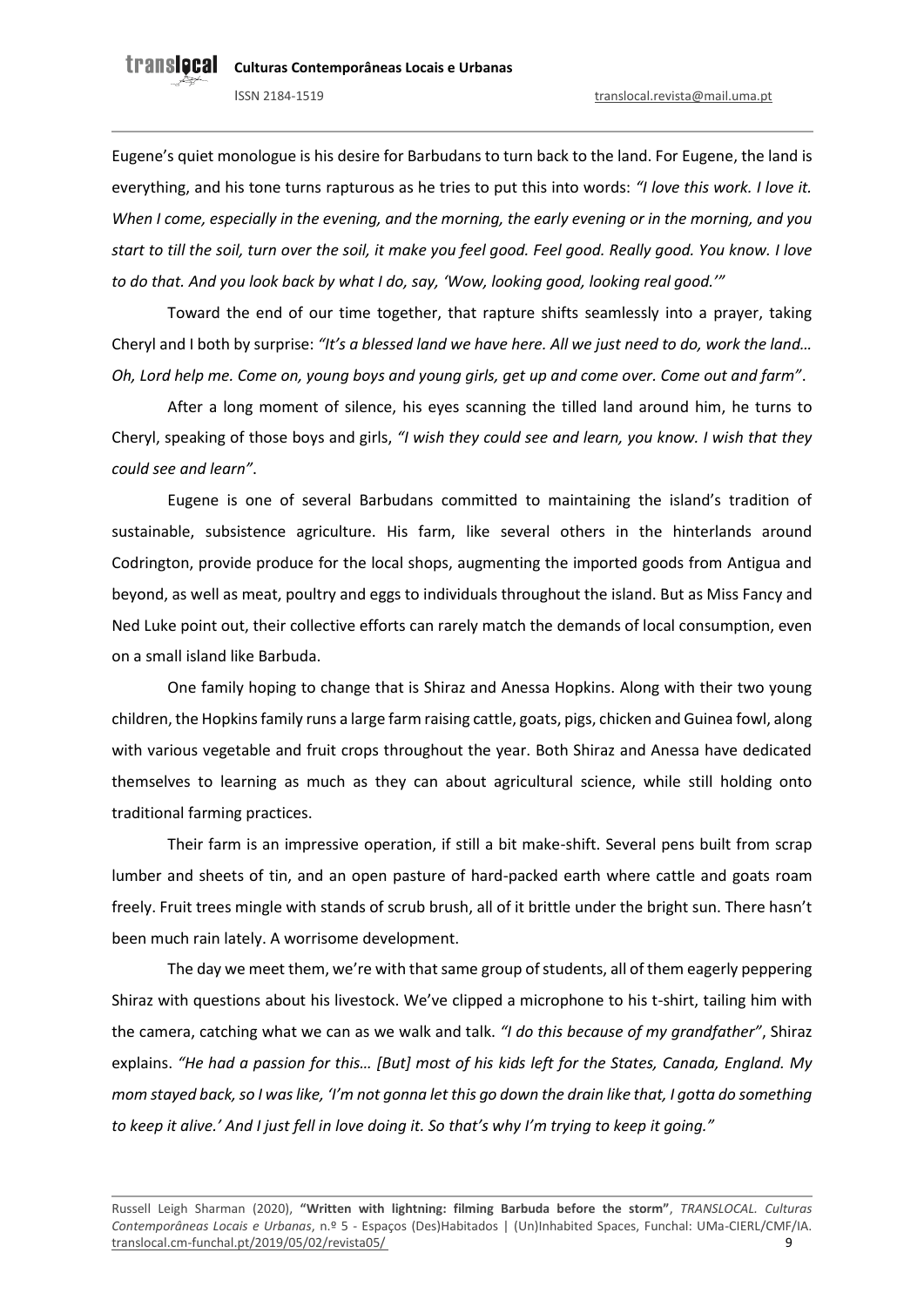He shows us the pens holding various small livestock, the new de-feathering machine he acquired to make chicken processing faster and more efficient. But it's the several heads of cattle that are clearly Shiraz's pride and joy. We catch him for a moment to talk about the operation, framing out the students, though their chatter provides a constant hum on the soundtrack.

*"Anytime you go to the village and ask about my beef, you'll get a good answer about my beef because they like that, it's tender and everything like that"*, he says, beaming. But he knows, too, that quality doesn't always trump convenience. The cultural shift toward a cash economy and imported goods in the last few decades has forced producers like Shiraz and Anessa to actively promote a "buy local" attitude. An odd problem to have on a tiny, isolated island, 35 miles across open ocean from the rest of the Caribbean. *"The younger folks, they will easier go to the shop, they want to go quick, everything quick. But I want to change that. I want to bring it from right here, right out of Barbuda, from the earth right here, everything processed right here, so they'll get a much more natural and healthier food to eat… So I'm trying my best to try and let them come back to our local stuff."*

Across a narrow track from the livestock is another fenced in pasture, this one recently tilled and ready for seed. Anessa stands at the edge of the field of brown soil, describing their plans for the season. She's a bit more soft-spoken than her husband Shiraz, but no less enthusiastic about what they are trying to do for Barbuda. *"Most of the crops we plant are, like, tomatoes, green peppers, sweet peppers. We do watermelon, we do pumpkins, because we know those are in greater demand on the island. We choose crops that we know… the supermarkets will buy. And certain crops they prefer locally. Because our local sweet pepper tends to last longer than the ones we im*po*rt… Ours have a longer shelf life"*.

Several days later, we arrange a visit to their home, a modest concrete block house far enough from Codrington village to feel comfortably isolated, more connected to the land. Not surprisingly, they have a large fenced-in yard with some small livestock as well.

We set up the camera, framing Shriaz, Anessa and their two children, Skylar and Shiresa. All four of them work the farm together, as a family. A fact that Shiraz is quick to point out: *"To have a family that farms together means a lot, because it comes from way back, from my grandfather. And just to see how he raised his family by doing farming, it's just so, so amazing. Now I have my family, and they're ready, they want to go, especially when it's time to harvest. They love that. When it's time to harvest. They're ready to go… From what my grandparents did, and my mother did, it just grew a part of me. So, I just like to do the same thing, and let my family see that there is hope in doing that. Because look at where it came from. There's a lot of hope in doing farming"*.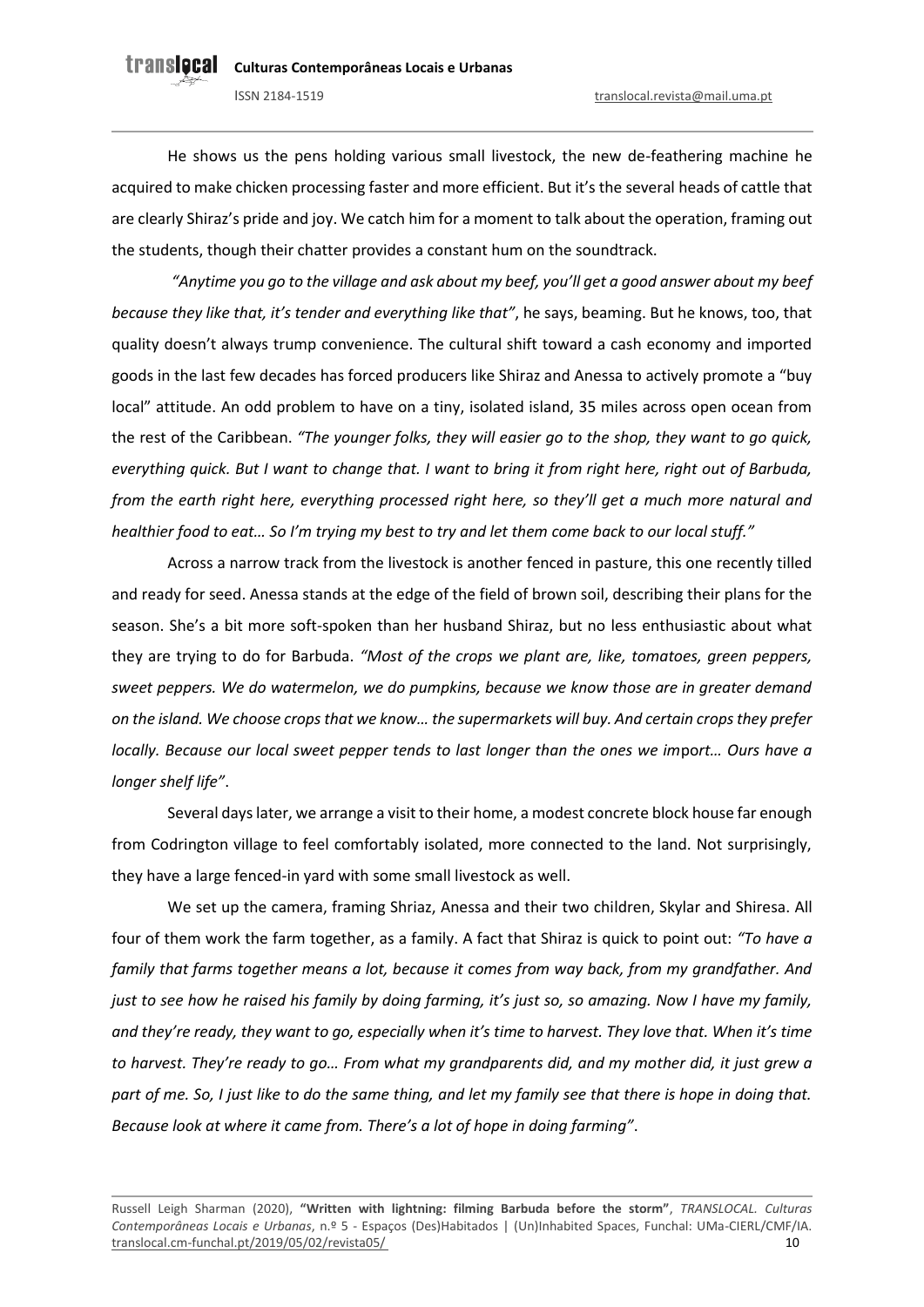Shiraz and Anessa discuss what life was like growing up on the island when everyone kept a small "ground", or farm, they used to cultivate basic provisions. As Anessa explains, *"Everyone back then was into farming, because that was the only way for them to provide. They didn't have a lot of goods coming in like we do now. So they had to survive, and that was the means of survival*".

They both go on to describe how that older generation developed an informal pattern of crop variety to both maximize expertise in one or two crops and satisfy everyone's subsistence needs through a barter system. The reciprocity established in the sharing of produce not only made sure everyone was well-fed, but it also confirmed and strengthened kin and non-kin networks on the small island.

But as it had been made clear over and over in all of the interviews we had done to that point, times have changed on Barbuda. *"I have a cousin and he brings cargo from Antigua"*, explains Shiraz. *"And I go down there and I help him offload his boats. And I'm like, every week you have a big garbage bag full of anchovas, a big garbage bag full of cucumbers, a big garbage bag full of sweet peppers, boxes of tomatoes, boxes of tomatoes! And I'm like, 'Nah…We have enough land here. We don't have a lot of people. We have enough land that we can cultivate to produce our own stuff.' So I think we can and we should look into that… We're suppose to be exporting, because we have the land to do it."*

*"Look at the other day when we had the cargo boat that sank"*, Anessa interjects, referencing the tragic accident when a propane canister exploded, sinking the vessel and killing at least one crew member. *"We hardly had any produce for that weekend,"* she continues, Shriaz nodding in agreement. *"So everything has to be brought in from Antigua or maybe Dominica, but if we had our own farmers, local farmers, then that wouldn't happen. So in the event of anything happening like that, whether it's a natural disaster, like a hurricane, and we can't get any boats to come in, cargo boats to come in, what are going to do, you know, for a while? So we need to start relying on ourselves instead of relying on other people for that"*.

Anessa makes a strong case for self-reliance, a return to a traditional intimacy with the land and what it can provide for the island's relatively small population, especially given their fragile connection to Antigua and the world beyond. But none of us knew then how prescient her reference to a natural disaster might be. A storm that could not only temporarily interrupt inter-island trade, but cut them off completely and potentially wipe out so much of the progress they've made in restoring that sustainable, subsistence practice.

But before all of that, back in 2014, many Barbudans were actually praying for rain. For generations, consistent rainfall had made traditional farming practices possible. But climate change has brought with it long stretches of drought, punctuated by increasingly severe hurricane seasons.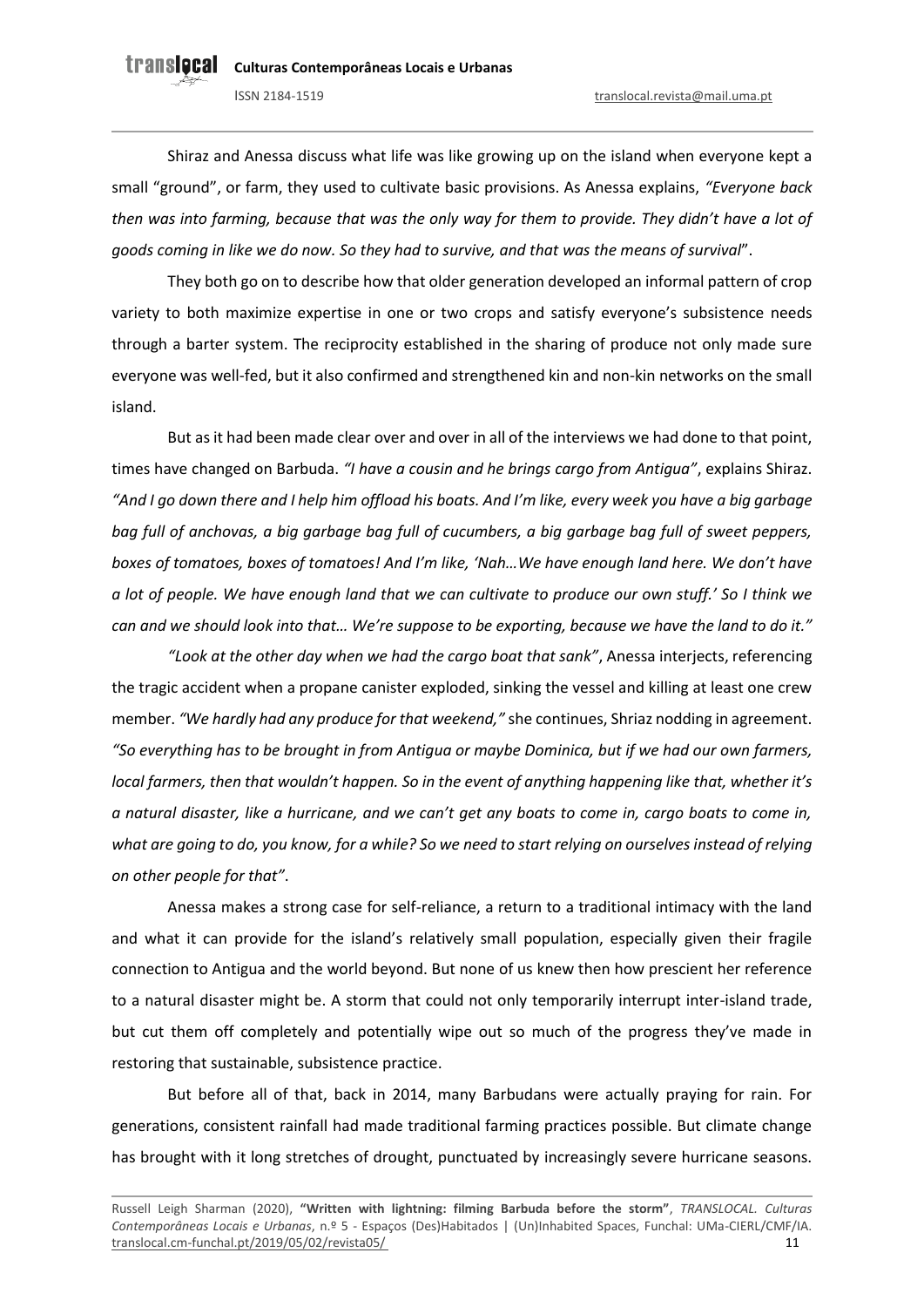To make matters worse, the well system employed by many on the island, including the Hopkins family, suffers from increasing salinization as rising ocean levels begin to penetrate ground water. And that's if you have the money to fuel your gas-powered pumps.

Back on his farm, Shiraz inspects the brittle leaves of his fruit trees. *"Right now I'm just praying for the rain"*, he confesses. *"We need some rain right now. I have a well and I have a pump and everything. But it's too expensive for me to pump water like everyday, to water these areas. So I've gotta just pray for rain and hope for the rain to fall."* 

There's a nervous chuckle in his voice, a worry that's hard to conceal. He pauses a moment, looks off to the dry, dusty earth around us. Then, as if remembering his role as self-appointed ambassador for a return to farming, he looks back to the camera and brightens, *"But I love doing it, no problem. I love doing this and don't think I'm gonna stop. I'm not gonna let my grandfather's work go down. I'm gonna keep it up"*.

### **Coming Home to Roost**

*"The whole of this area is round about, um, almost thirty acres all together,"* explains Frances Beazer with a wave of her arm. She's moving across an open pasture, heading toward a large concrete block and corrugated tin building that dominates the open space. The muted cacophony of hundreds of clucking chickens' rumbles behind the tin walls in the distance. *"The chicken farm occupies a very small area"*, she continues. *"The whole area belongs to the farmer's cooperative. But we are the only ones that are active at the moment".*

Frances moves slowly, but with purpose, a baseball cap fit snugly over her short-cropped white hair, shielding at least some of the afternoon sun. Well into her 60s, raising chickens is Ms. Beazer's second career. Like so many others, she left the island years earlier, eventually landing in England where she spent several decades as a nurse and then a social worker. But unlike many of those who left, she eventually returned home to Barbuda, choosing to spend her retirement years building up a sizable egg production facility.

We stay a few paces behind her as she walks, the camera following her on her daily rounds. *"We created this chicken farm three years ago"*, she tells us. *"The purpose for doing so is to let young people see that chickens don't always have to come from abroad, that we could create chickens here. Chickens can be born, eggs can be hatched, and we can supply the island with as many eggs as they need. However, young people don't appear, at this moment, to be very much interested. But we are hoping that eventually they'll see the value of what we're doing and will come along and join us"*.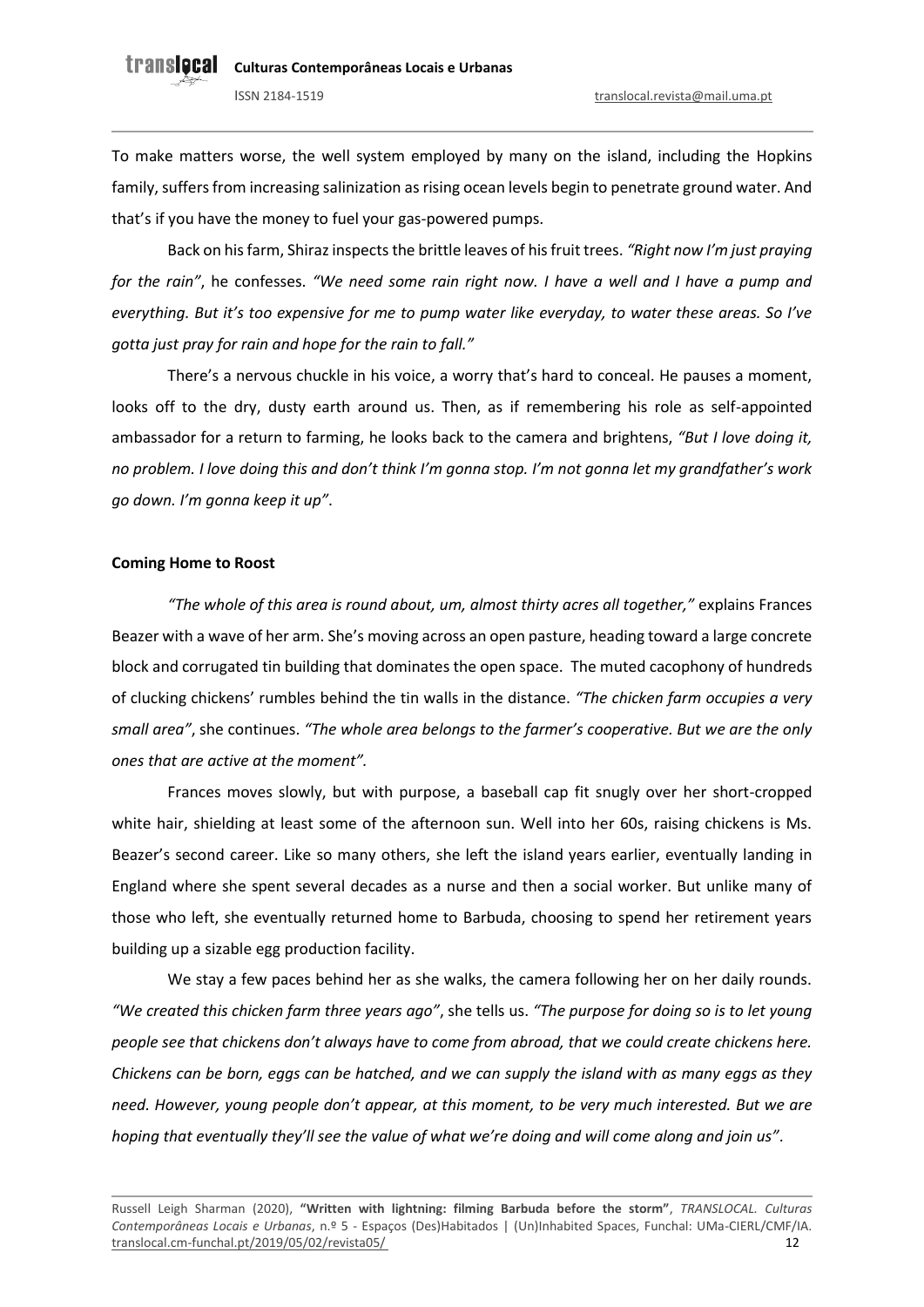Frances has not let the apparent lack of interest among the Barbudan youth to slow her down. When her hens are at peak laying season, her farm produces as many as twenty dozen eggs every day. Nearly 250 eggs that she and her husband collect, clean and package for the local island market, day in and day out. Miss Fancy is one of her best customers. Still, her primary motivation was and is to encourage others to re-engage with the land. Like Shiraz and Anessa, she hopes she is leading by example, but she knows there are many obstacles to overcome.

*"It's expensive living on an island"*, she admits, echoing what so many others have told us over the past several days. *"Especially an island like Barbuda. Quite expensive. Because you have to pay for everything that comes in"*. We're standing in a shipping container a few yards from the hen house where Frances carefully washes each egg in a bleach and detergent solution, then packages them by the dozen. *"When I was a child, we used to grow enough vegetables and provisions to feed ourselves. But things have changed. The soil doesn't yield as much as it used to... And, as people become more westernized, they think it's old fashioned to work the land, to do farming."* 

Frances dunks another egg into the large yellow plastic washbasin, wipes it gently with a cloth, then sets it to dry on an overturned shipping barrel. All of it with a practiced grace, the smooth motion of an action repeated too many times to count. *"They prefer to go and work in offices"*, she continues, *"where you can dress up in suits, and ladies wear high heels and nice minidresses and show their legs and all that sort of thing. So farming in Barbuda is on the decline. We're trying to revive it, but it's, it's a very lengthy process"*.

She goes on to describe some of the particular challenges of farming on Barbuda. The difficulty of tilling the soil with limited equipment, the reliance on traditional techniques that require more labor than modern, industrial farming practices, and perhaps most challenging, the recent lack of rain. She's quick to point to climate change as a likely culprit, but she also acknowledges that Barbudans have not always been good stewards of the land. Clear-cutting trees without a plan for reforestation, for example. Or the rampant population of feral donkeys and other grazing livestock that eat through protective ground cover.

But Frances is just as quick to praise her home island and her people. *"Barbuda, in my opinion, is a unique place"*, she tells us. *"I don't think there's any other place like it. Even the people. I don't think there's any other people like Barbudans. We're knowledgeable. I'm not saying we're educated, but we're knowledgeable. And when we hold an opinion, it's very difficult to shake that opinion out of us. Everything is fresh. We get fresh air. We have fresh food, when we plant it and cultivate it. Fresh fish, from the sea. The land is free. We got our Land Act passed in 2007, in the Houses of Parliament in*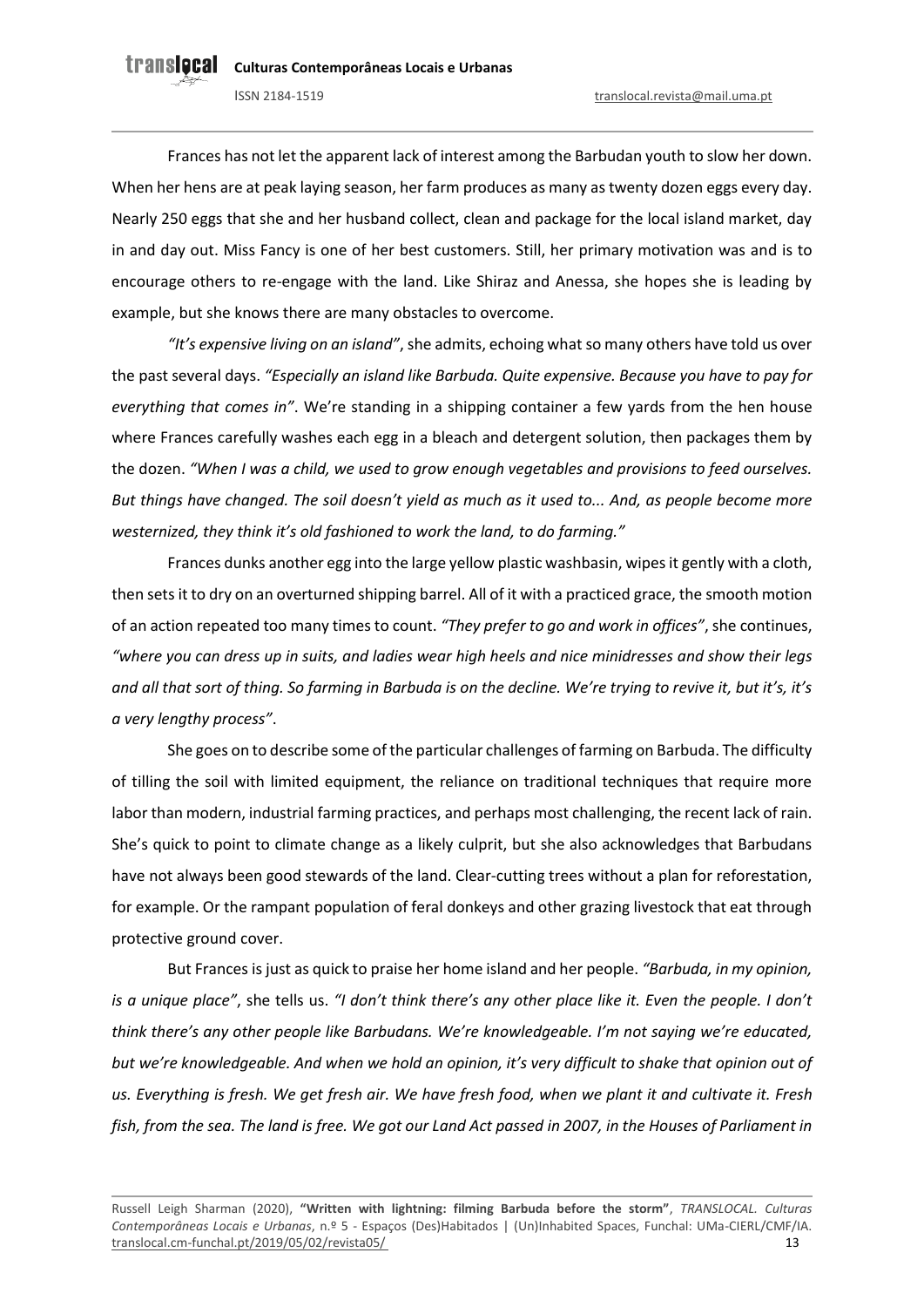*Antigua, and the land belongs to the people. I, as a native born, I am entitled to a plot of land for housing, a plot for grazing, and a plot for cultivation. Where else could I get that?"*

Frances smiles, a twinkle in her eye as she reflects on the central role the land has played in Barbudan identity, and the critical importance of the Barbuda Land Act of 2007 in protecting residents' connection to that land. Like Anessa Hopkins's oblique reference to the hypothetical dangers brought by unpredictable Atlantic storms, Frances's reference to the Land Act would prove prescient. In the aftermath of the storm, with the Land Act under attack by Antiguan politicians, her question – *"Where else could I get that?"* – will loom large.

In the meantime, however, Frances is more concerned with her primary goal of attracting young people to working the land and reconnecting with sustainable foodways. *"Going back to when I was a child, we had to learn how to grow things. We were introduced to planting things in the soil, and watched them grow. Watered them and so on so forth. And I think they should go back to that. And teach children… Let the children see that we can grow what we eat... Because some children, they don't realize that certain things are grown. They think you just buy them like that. And I think this is what the schools should do… Start at preschool. When children are at the age of three, they have a lot of knowledge. They know a lot of things. And they learn very quickly. So if we were to introduce this to them, it would be something that they grow up with."* 

She pauses a moment, focused on the last few eggs she has to clean. She's a dreamer, but she's also a realist. *"And all of them, naturally, is not going to become farmers,"* she admits. Then, hopeful, determined, she adds, *"But some will."*

The days harvest of eggs cleaned and packaged, Frances stands at the open doorway of the shipping container, surveying the ruddy red chickens scurrying here and there as they enjoy a few more minutes in the open air. Soon her husband will rap on the metal wall of the container and their flock will stream back toward the hen house. As well trained as they are well cared for.

She takes this moment to give us a little background on the farmer's cooperative that owns the land we stand on, of which she is a founding member. *"In 2005, we started the cooperative, on paper. A group of us got together because we were very much interested in agriculture and want to see agriculture revive in Barbuda. Most of us were middle aged people, so to speak, middle age to elderly. And each one had a desire to do one specific thing. Well, I always wanted to produce eggs. Some people wanted to produce the chickens for the dinner plate. Some wanted to produce vegetables. Some wanted to produce roaming animals, small stock, like pigs, and, uh, Barbuda is famous for rearing goats and sheep and things like that. So people had an idea what they would do. But of course, like everything else, people change their minds."*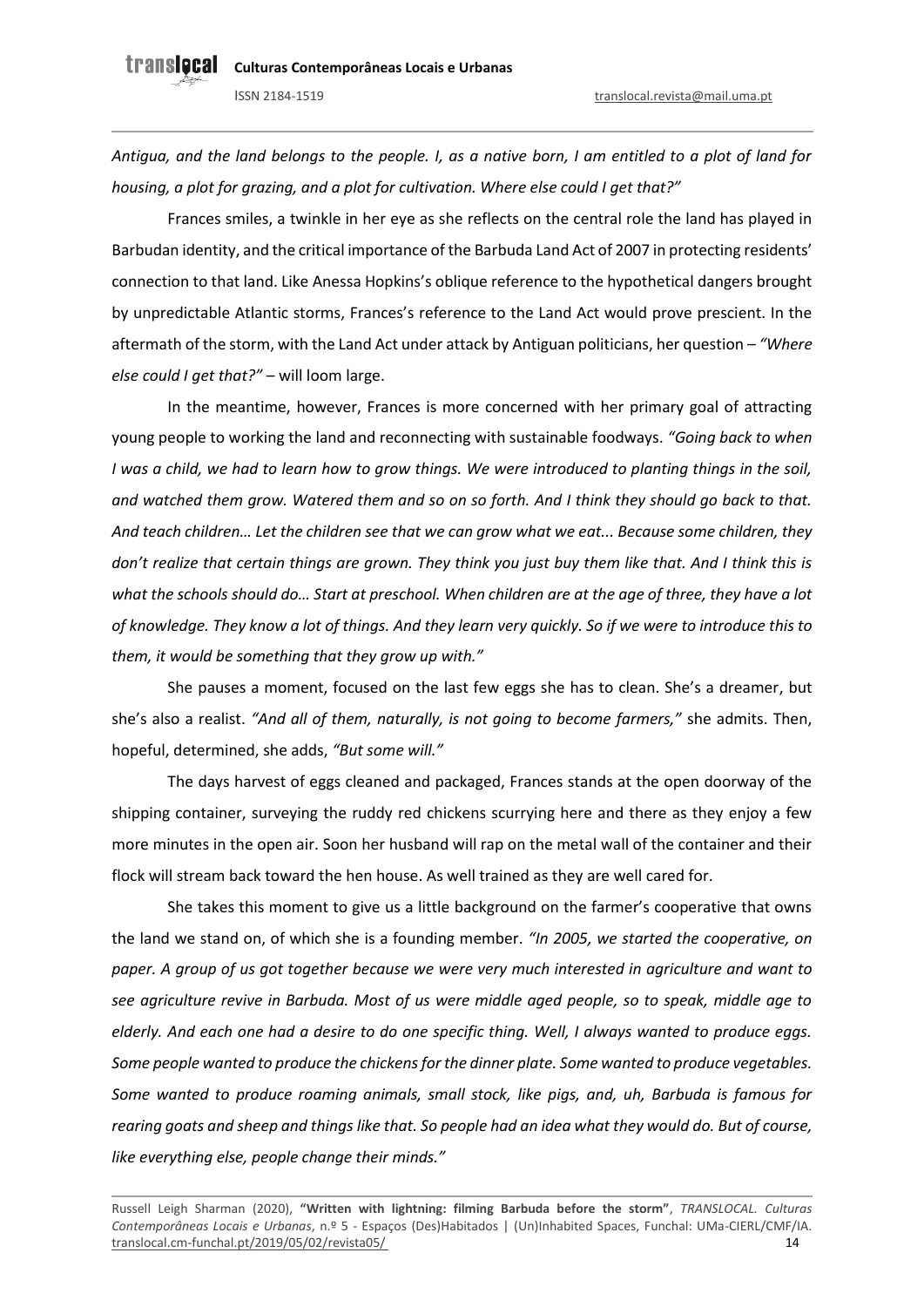She looks around the empty field, cleared and ready for crops if anyone cared to sow them. *"And, um, as you see, I'm the only one at the moment doing something. Other people are still in the process. They say they're going to do this, and they're going to do that, but we have to wait and see."*

Somehow she seems undaunted by the lack of involvement of the other members of the cooperative. Or the apparent lack of enthusiasm of Barbudan youth. For now. *"My dream is that we, Barbuda, become productive; that we're able to produce the food that we eat, all locally right here. And I think we can. Yes, I think we can do it. With a bit of willpower. And the rain from above. I think we can..."*

### **Captain Speedy**

### *"Well fishing in Barbuda to me is… Well, it's a way of life."*

Arthur "Speedy" Walter sits at a wooden table in the open air by the small pier that serves Codrington village. Behind him a small, protected marina. A few vessels bob in the dark green water. Some large enough for the open ocean. Some meant for fishing the calm waters of the lagoon. *"I've known fishing all my life,"* he continues. *"My family were fishing people, boat builders and fishermen."*

Speedy is in his early 40s, broad-shouldered, tall, a body built for the hard labor of long line fishing, trapping and conch diving. A frayed cap covers his nearly-shaven head. A pair of sunglasses on the table in front of him. When he talks, his hands are always in motion, his arms swinging in wide arcs to emphasize a point.

*"I used to move around by boat a lot",* he explains, a bit wistful. But maybe also a hint of regret that it took him as long as it did to settle down. *"Now I'm sitting here in Barbuda, I'm married now, I have a daughter, and I'm building a business. I was never grounded. I got the name Speedy because I'm always on the go. But now it's a whole different picture. Barbuda is a beautiful place. It's quiet. You can think here. Get on with living. It's very important for young people who get carried away with the fads and the new lifestyles, the crazy outside [world]. You can find peace of mind here. You can find a good living here. You can raise your children here. A healthy place. A natural place"*.

Speedy is part of a community of fishermen working the waters of the lagoon and the Caribbean beyond. For most of our time on Barbuda we were stymied in our attempts to arrange an interview with him, or any of the other Barbudans who make their living on the water. Mostly because their schedules never leant themselves too much time on land talking in front of a camera. Speedy proved worth the wait. His passion for his work was matched only by his passion to preserve and protect the fisheries, and to pass his knowledge down to the next generation. *"I think we can teach*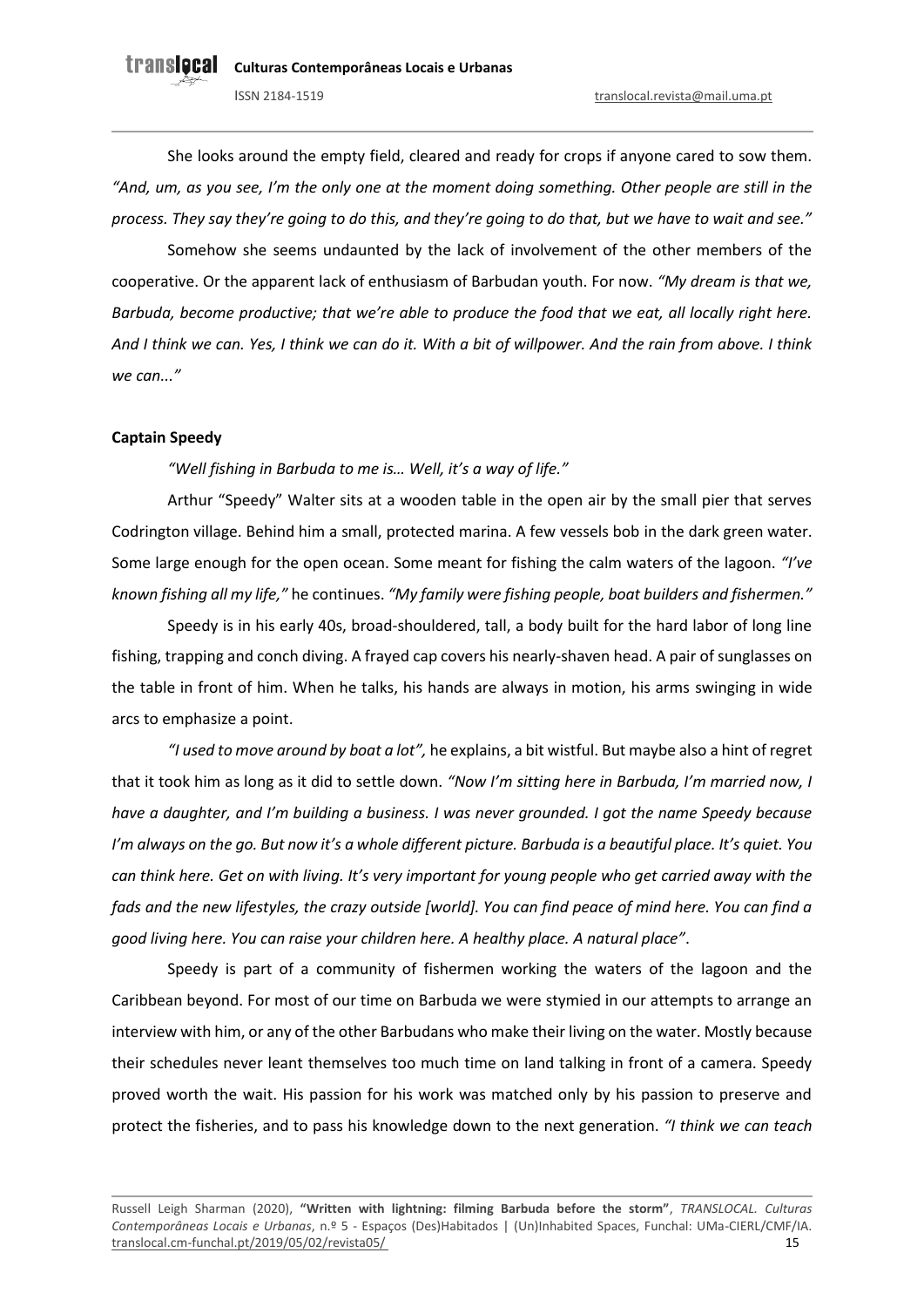*the children to take care of what they have"*, he tells us. *"Which is the important thing. Take care, not mash it up"*.

Speedy favors vertical long line fishing for snapper and squid. Mostly because he can do it on his own, without a crew. But he also works lobster traps along the reef, and deep water conch diving. Both of which require at least one other hand on deck, if not an entire crew. Like most fishermen, his day begins early, at 3 or 4 in the morning. He's on the water by 5, before the sun rises. And if he's diving for conch, he's gone to until sunset.

*"Conch is a lot of work"*, he explains. *"Taking it out of the shell, collecting them, cleaning them afterwards. It's a full day's work, conch diving"*. And as he describes the difficulties in diving and processing conch, he shifts effortlessly into the importance of conservation. A theme he returns to over and over. *"I remember some years ago they thought conch would never be done. But it's at a point now where it's a protected thing. And it has to be because the conch beds only have so much yield and it takes so many years for a conch to develop to an adult, to maturity"*.

For Speedy, conservation is not a burden to be managed, but a critical part of his vocation. And he recognizes that passing that ethos on to other fishermen is a critical part of maintaining productive fisheries around the island. His evangelism on the topic rivals that of the farmers in their attempts to turn people back to the land. In fact, Speedy himself makes a direct connection between fishing and farming: *"It's very much like farming. A farmer will never kill his prized bull, that's in the taking of fish and lobster and conch. He'll never kill his prized bull, and he'll never kill a cow that's in calf or he doesn't kill animals with growth potential. So what you have there then, you create a balance between those three points. And when you really start to look at it, you begin to realize that the ocean is just teeming, life everywhere"*.

But he also recognizes that it can be a hard argument to make with men and women who depend on productive fishing to provide for their families. He sees the value in tightly controlled seasons for lobster and conch to allow breeding and maturity. But he also knows that a lot of his colleagues have struggled to make ends meet, especially lately. Foreign fishing vessels have started to troll dangerously close to Barbuda's shores, capable of plundering what stock remains near enough for small boats to reach. Worse, some foreign fishermen have taken to using bleach to kill the reefs and stun the fish, making them easier to catch. And making it more and more difficult to make a living for local fishermen. *"It's a balance that has to be struck. We're living by it, but we also have to protect it at the same time. And it's not an easy thing when you're at a certain state of desperation financially"*.

Like most of the Barbudans we've talked to, Speedy sees hope in the next generation, the younger folks who will have to choose between wage labor off island, or making a living off the land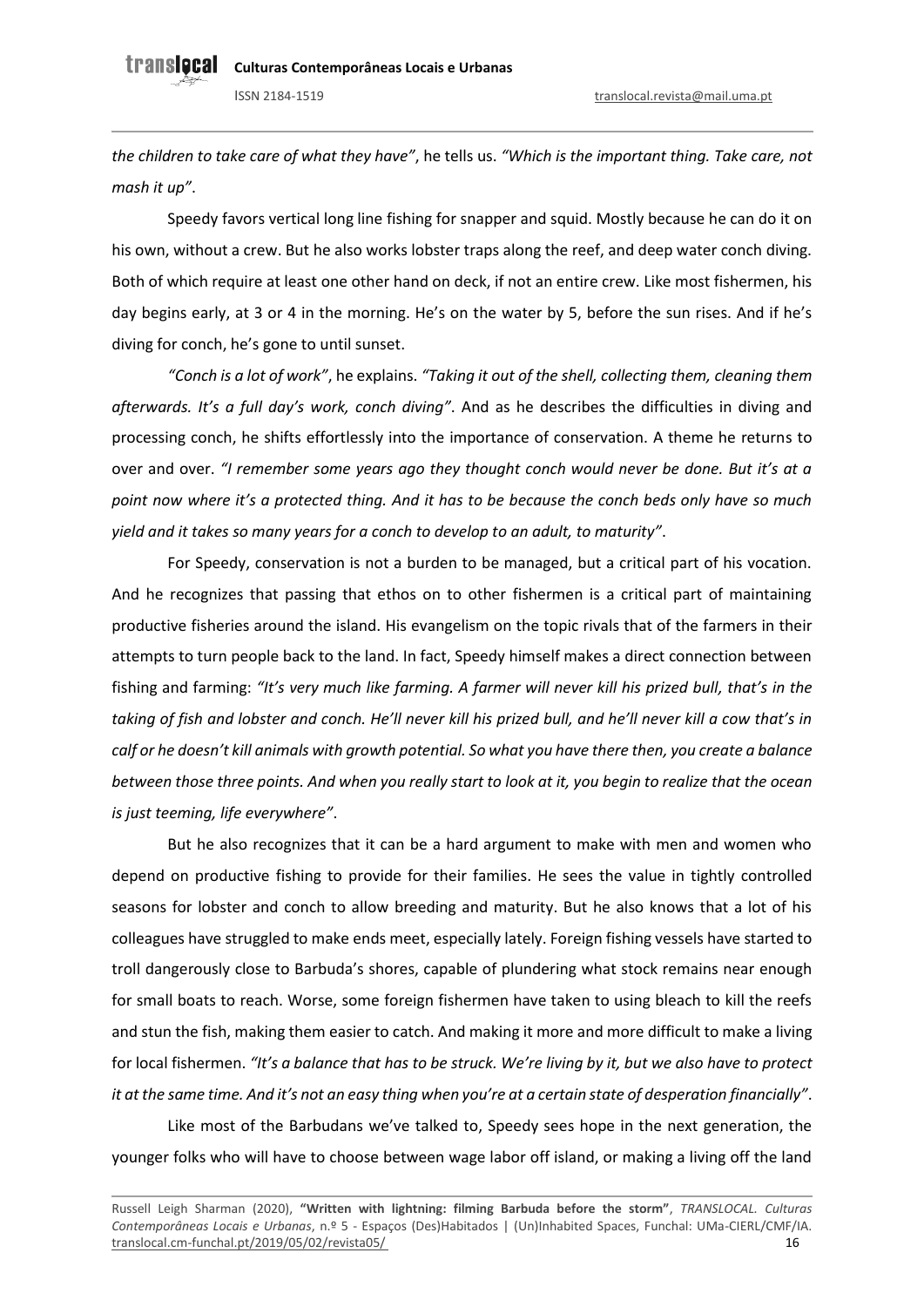and sea like the generations before them. *"I think that if you open that education to younger people in the school level coming up, people will grow with it. They will understand it better. And that way they will grow with a love and an understanding for the ocean that will replace indiscriminate taking and have the natural conservation idea. Conserve. Protect. Take care of. And it will be a beautiful place, for all of us"*.

But he also understands the call of the wider world. He spent enough time away to know its attraction. But as with conservation, he's convinced it's all about balance. *"For the young people, go out and get experience"*, he encourages. *"But come back with it and use it at home. Don't neglect your home. Try and help the younger ones that are coming up to give them the understanding. Because all of us can appreciate that it is here and here that it has to start. And I know the young people in school today, I think they're learning that too. We can help each other, the younger generation by showing them a better way. There is a better way for all involved. For the stake holders and the environment"*.

### **After the Storm**

*"Things really not what they used to be, and it's getting worse".* 

Papa Joe is still on his rock, the sun starting to dip toward the horizon, the granddaughter long since run after the baby chicks that scurried into his yard. We are nearing the end of our time together, his narrative bending back more and more often to that central complaint about how much things have changed for the worse since the halcyon days of his youth. It's a familiar and perhaps universal complaint of the elderly, lamenting the passage of time. But Papa Joe is more specific. For him, the root cause is discontinuity, a lack of history.

*"Because the young people today think what is going on now, that is what going on in time gone by. But it wasn't so…"*, he explains. *"They doesn't know anything about it, you understand. Because nothing there written in history or anything that say, ok this thing happened so and so a time."*

Like the others we've talked to, Papa Joe feels some responsibility to pass on that history. But it's tinged with a pessimism that also seems to come with age. *"So, now, you try to tell them about things that happen in time gone by, you know what they say?"* He asks, looking at Cheryl with a rueful smile. *"They say, 'Oh, you old time-ish'"*. And he falls into a raspy chuckle. It takes him a moment to recover from his own joke. *"You understand me I say? Because they don't believe you in what you're trying to tell them. They don't know what you tell them is what you passed through."*

Soon he's back to his other favored topic, politics. The mirth gone. The pessimism weighing on him as he hunches over on his perch. *"And the worst thing that is happening now, is family against*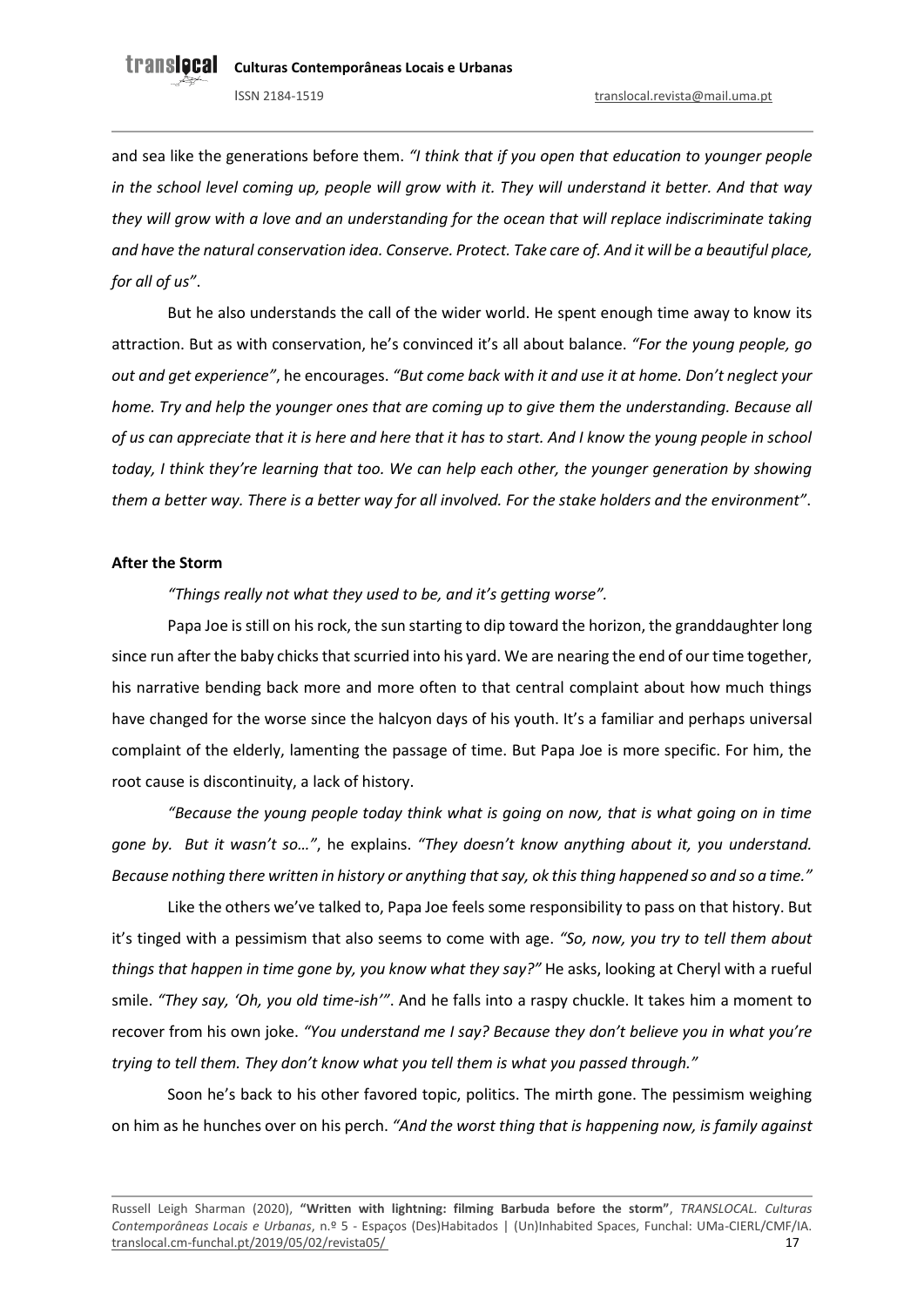*family, is politicians come in and divide us all up, you know"*. He shakes his head, staring at the dry, dusty ground at his feet, *"So, I don't know what is going to happen, but it's going to be terrible"*.

Like so many of the men and women we interviewed during our short time on the island in 2014, Papa Joe's comments seem oddly prescient now in the context of hurricane Irma's devastation. From Mr. Mussington, a biologist and local high school principal, showing us the importance of mangroves in protecting the island from dangerous storms, and his own multi-year project to introduce agriculture, egg farming and aquaponics to his students. To Alcon Ned and Shaville Charles, both hunters, among many other things, upholding the tradition of protecting and sustainably culling the island's unique population of wild deer, hogs and land turtles. To the many other farmers, shopkeepers, food vendors, educators and fishermen we spoke to. All of them seemed to call for a reconnection to the past, a shoring up of community and solidarity in the face of an uncertain future, bracing for changes to come. Of course, none of them could have known how radical those changes would be, first from Irma, then from the political and economic forces that would sweep in to take advantage of Barbuda's weakened state.

Papa Joe didn't live to see Irma lay waste to his island, and perhaps that is for the best. But for Miss Fancy, the Hopkins family and all the rest, it has been a test of their resolve to make Barbuda the sustainable, self-sufficient island they always hoped it could be. Miss Fancy's store has not reopened, she's still cleaning out the wreckage, repainting and repairing the damage. The Hopkins family were some of the first to return to the island, quickly repairing and rebuilding their farm. Eugene is back as well, living at his "yard" and carefully restoring what was lost. Frances Beazer returned to find that many of her beloved chickens died in the storm, but the few that were left came running to greet her. The hen house was repaired and resupplied with the help of aid organizations. Speedy's new business, a seafood restaurant, was completely destroyed. He has plans to rebuild, but has spent most of his free time running boats back and forth to Antigua, helping others with supplies for their own recovery efforts. Some we spoke to, however, have not returned at all.

In the storm's aftermath, with Papa Joe's lament and the hopes and dreams of all those we interviewed still ringing in our ears, we went back to the footage, hoping to preserve the voices of Barbudans before the storm in a series of stand alone films: *[Papa Joe](https://vimeo.com/478991277)<sup>1</sup>*, *[Eugene](https://vimeo.com/478968547)<sup>2</sup>*, *[Frances Beazer](https://vimeo.com/478969681)<sup>3</sup>*,

<sup>1</sup> <https://vimeo.com/478991277>.

<sup>2</sup> <https://vimeo.com/478968547>.

<sup>3</sup> <https://vimeo.com/478969681>.

Russell Leigh Sharman (2020), **"Written with lightning: filming Barbuda before the storm"**, *TRANSLOCAL. Culturas Contemporâneas Locais e Urbanas*, n.º 5 - Espaços (Des)Habitados | (Un)Inhabited Spaces, Funchal: UMa-CIERL/CMF/IA. translocal.cm-funchal.pt/2019/05/02/revista05/ 18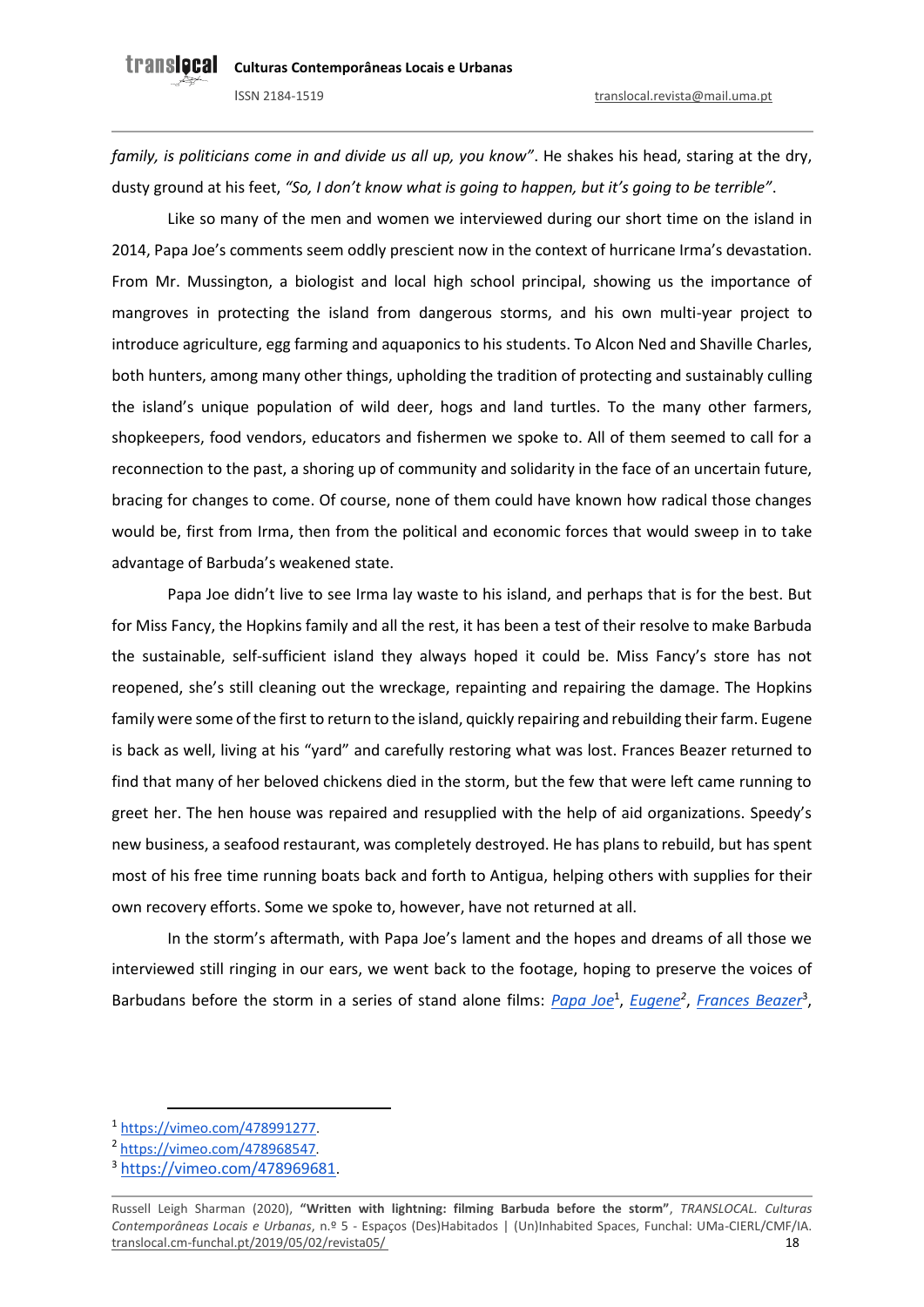[Shiraz and Anessa Hopkins](https://vimeo.com/478986711)<sup>4</sup>, [Speedy](https://vimeo.com/478993695)<sup>5</sup>, along with **[Blaine "Righteous" Frank](https://vimeo.com/478992606)**<sup>6</sup> another small farmer, and hunters *[Alcon Ned and Shaville Charles](https://vimeo.com/478989337)<sup>7</sup>*. All of them culminating in the documentary *Before the Storm: [Subsistence and Survival on the Small Island of Barbuda](https://vimeo.com/478959977)*<sup>8</sup> .

And in the process of transcribing and editing hours of footage, listening to all of those voices again and again, one thing became abundantly clear: the consistent call for a return to the land and sea, for self-sufficiency and sustainability was not, in the end, about food at all. It was about community, identity and solidarity. When Barbudans turned away from the land and looked to the ocean, not for what fishermen could provide, but for the boats carrying goods from Antigua, they turned away from a system of mutual support and reciprocity that meant far more than food on the table. They turned away from the fictive kin network of "brothers" and "sisters" that Papa Joe described: *"What you have you share with me, and what I have I share with you"*. For generations of Barbudans, community and identity were built on a foundation of interdependence. But without traditional practices like farming, hunting and fishing that encourage those crucial systems of reciprocal exchange and interdependence, words like "community" and "identity" become abstractions, powerless against the radical infrastructural and political changes that threaten Barbuda's autonomy. That threaten its very future.

Solidarity, then, among Barbudans is more important than ever. And in the end, selfsufficiency and sustainability may be as powerful a political act as it is a practical concern.

The final documentary, *Before the Storm*, preserves these voices from a time that is now, in Papa Joe's words, *"A time gone by"*. It captures what is lost, but hopefully, not lost forever. As the last title card in the film reads:

*The future of the island depends upon listening to these voices, the voices of Barbudans, respecting their right to self-determination, and protecting their connection to the land that has sustained them for generations.* 

<sup>4</sup> <https://vimeo.com/478986711>.

<sup>5</sup> <https://vimeo.com/478993695>.

<sup>6</sup> [https://vimeo.com/478992606.](https://vimeo.com/478992606)

<sup>7</sup> [https://vimeo.com/478989337.](https://vimeo.com/478989337)

<sup>8</sup> <https://vimeo.com/478959977>.